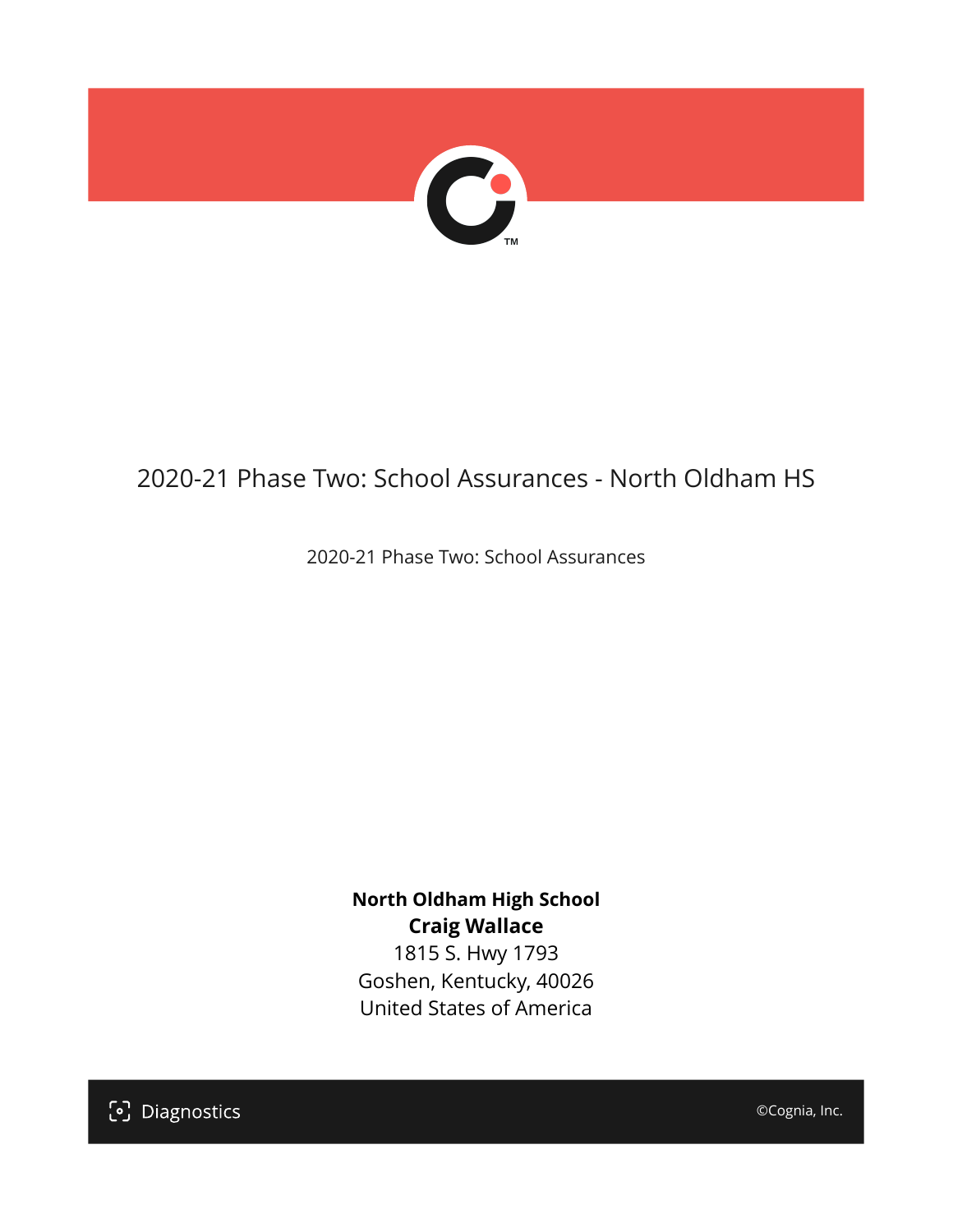#### **Table of Contents**

| 2020-21 Phase Two: School Assurances                    |  |
|---------------------------------------------------------|--|
| Introduction                                            |  |
| Teacher Performance                                     |  |
| Title I Schoolwide Programs                             |  |
| Title I Targeted Assistance School Programs             |  |
| Schools Identified for Targeted Support and Improvement |  |
| All School Programs                                     |  |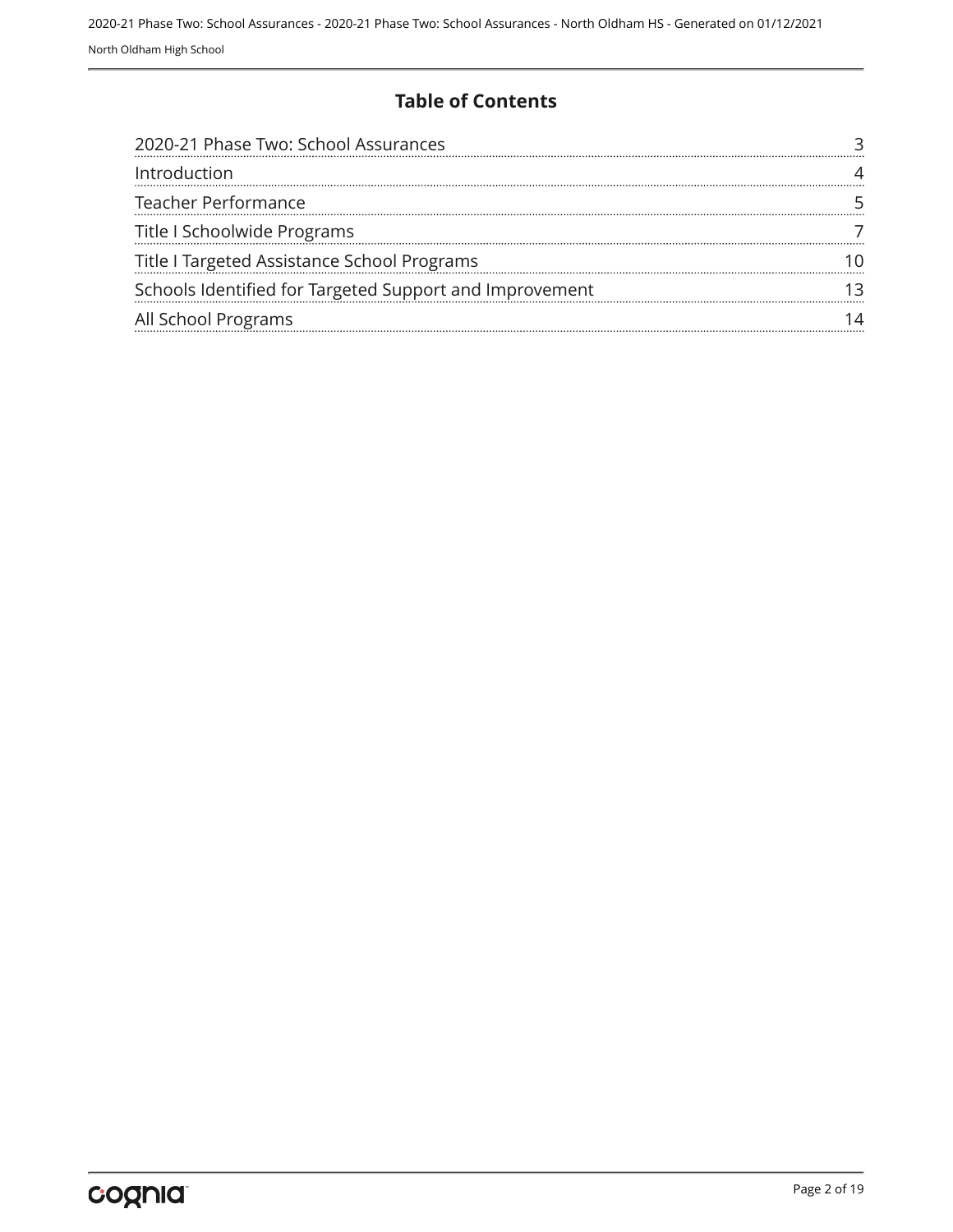## <span id="page-2-0"></span>**2020-21 Phase Two: School Assurances**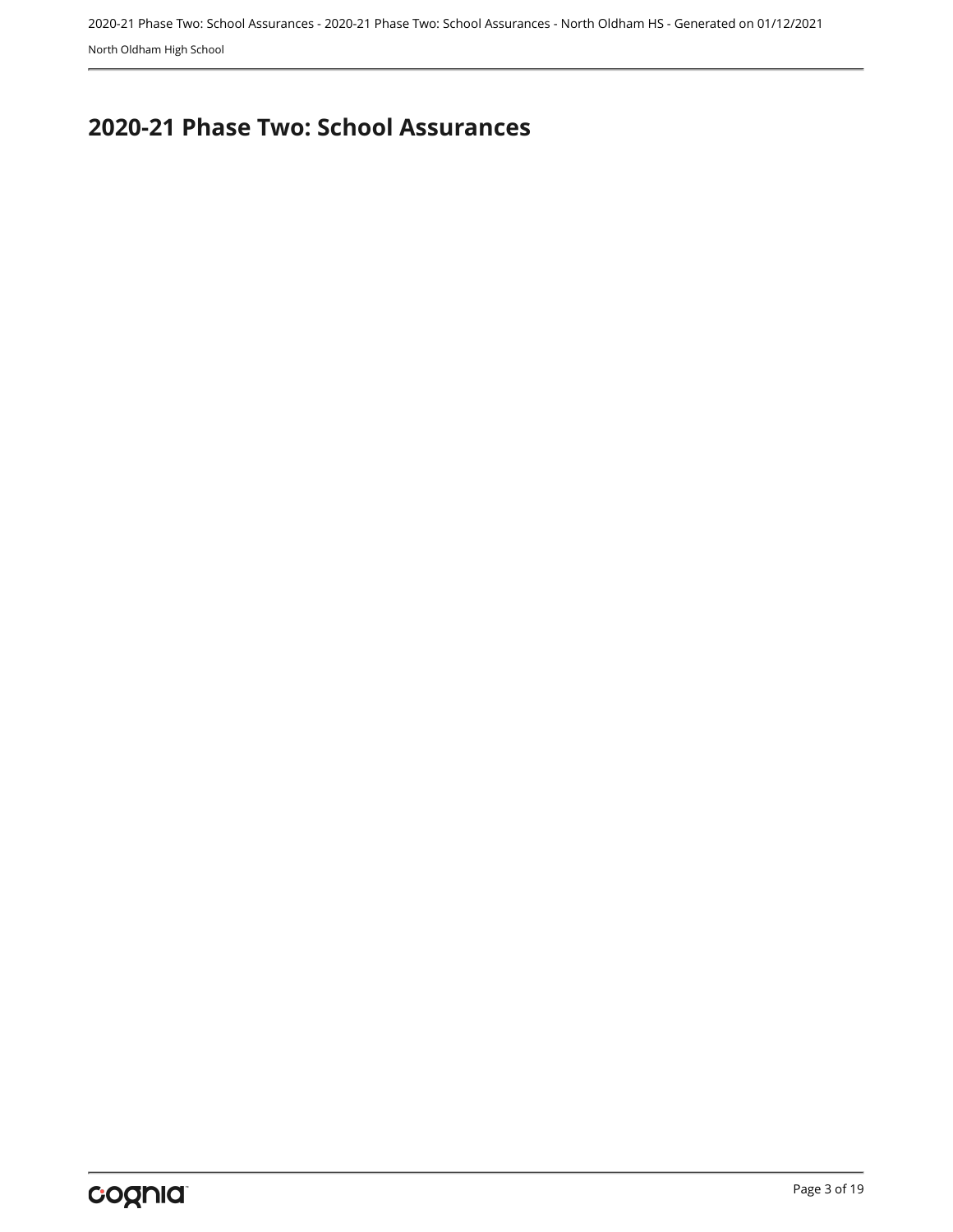### <span id="page-3-0"></span>**Introduction**

Assurances are a required component of the improvement planning process (703 KAR 5:225). Please read each assurance carefully and indicate whether your school complies by selecting the appropriate response (Yes, No or N/A). If you wish to provide further information or clarify your response, space for comments is provided. Comments are optional. You may upload any supporting documentation as needed.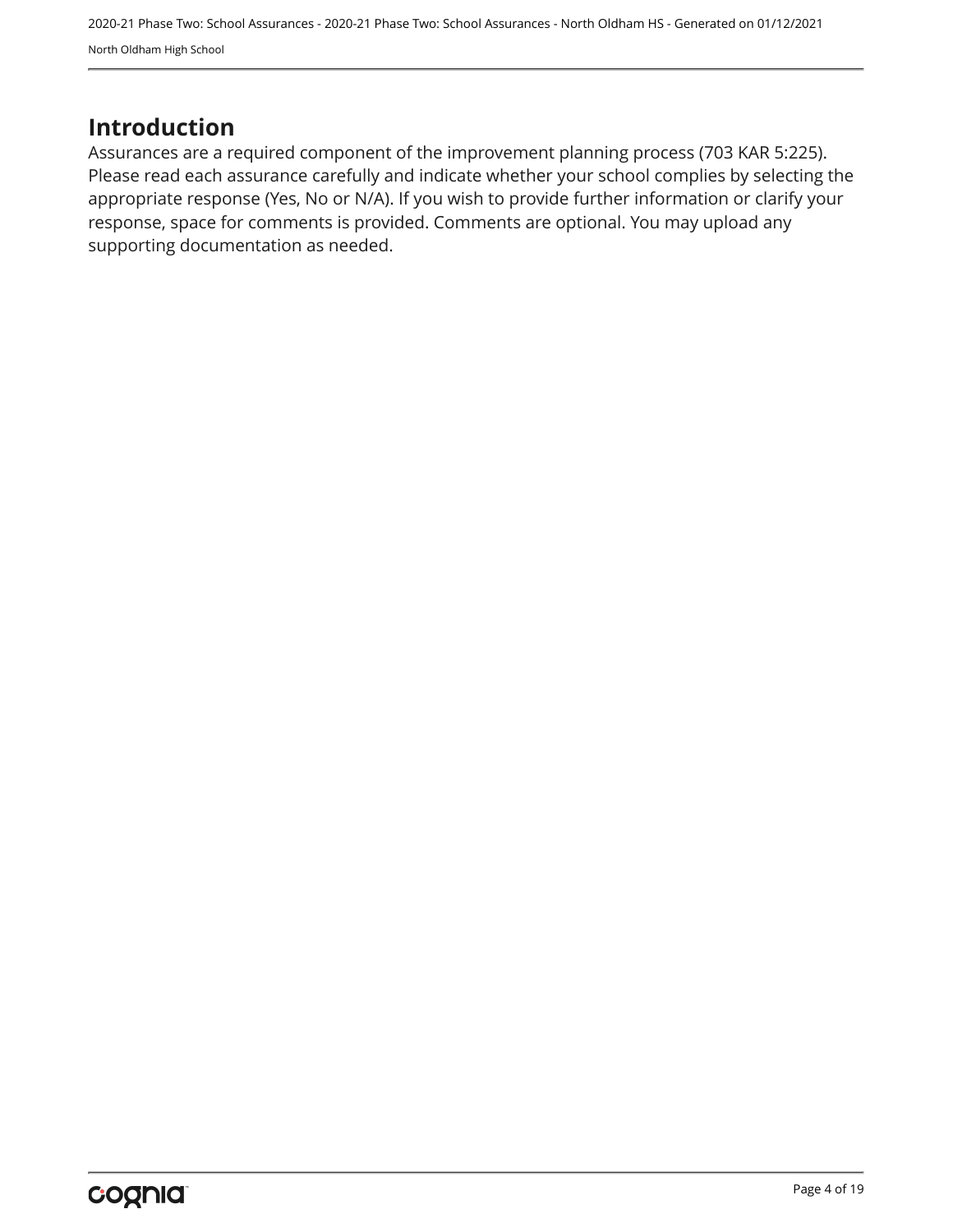## <span id="page-4-0"></span>**Teacher Performance**

1. The KDE focuses on promoting equitable access to effective educators for all students, including minority students, those experiencing poverty, English learners and students with disabilities. Therefore, all districts and schools are charged with ensuring equitable access to experienced and effective educators. The Every Student Succeeds Act (ESSA) requires each school to report data regarding ineffective teachers. An ineffective teacher receives a summative effectiveness rating of "ineffective" as determined through the local performance evaluation system that meets the requirement established by KRS 156.557. An ineffective teacher consistently fails to meet expectations as determined by a trained evaluator, in competencies identified as the performance criteria in the Kentucky Framework for Teaching.

Due to the passage of Senate Bill 1 (2017), the measure and method for collecting teacher and leader effectiveness data was adjusted to fulfill the state law regarding district reporting and data collection. Number of students taught by ineffective teachers is self-reported by each school, in aggregate, by subpopulation. Names of ineffective teachers are not provided/collected.

Responses to this assurance will be collected in the [Kentucky Equitable Access to](https://www.surveymonkey.com/r/PNPMCCV) **[Effective Educators Survey](https://www.surveymonkey.com/r/PNPMCCV).** Responses to each survey question should be based on data from the 2019-20 school year. This survey collects data on ineffective teachers only. Data on inexperienced and out-of-field teachers is collected using the EPSB identification number provided in Infinite Campus. Please be sure all teachers have an EPSB number on file.

Once you have completed the survey, return to the 2020-21 Phase Two: School Assurances diagnostic to certify that your school has completed the survey and to complete the remaining assurances on the diagnostic.

**I certify this school has accurately completed the [Kentucky Equitable Access to](https://www.surveymonkey.com/r/PNPMCCV) [Effective Educators Survey](https://www.surveymonkey.com/r/PNPMCCV) by opening the survey link, entering all requested information, and submitting the completed survey as directed. I also certify that all certified staff members have an EPSB number entered in Infinite Campus.**

 **Yes** No N/A **COMMENTS**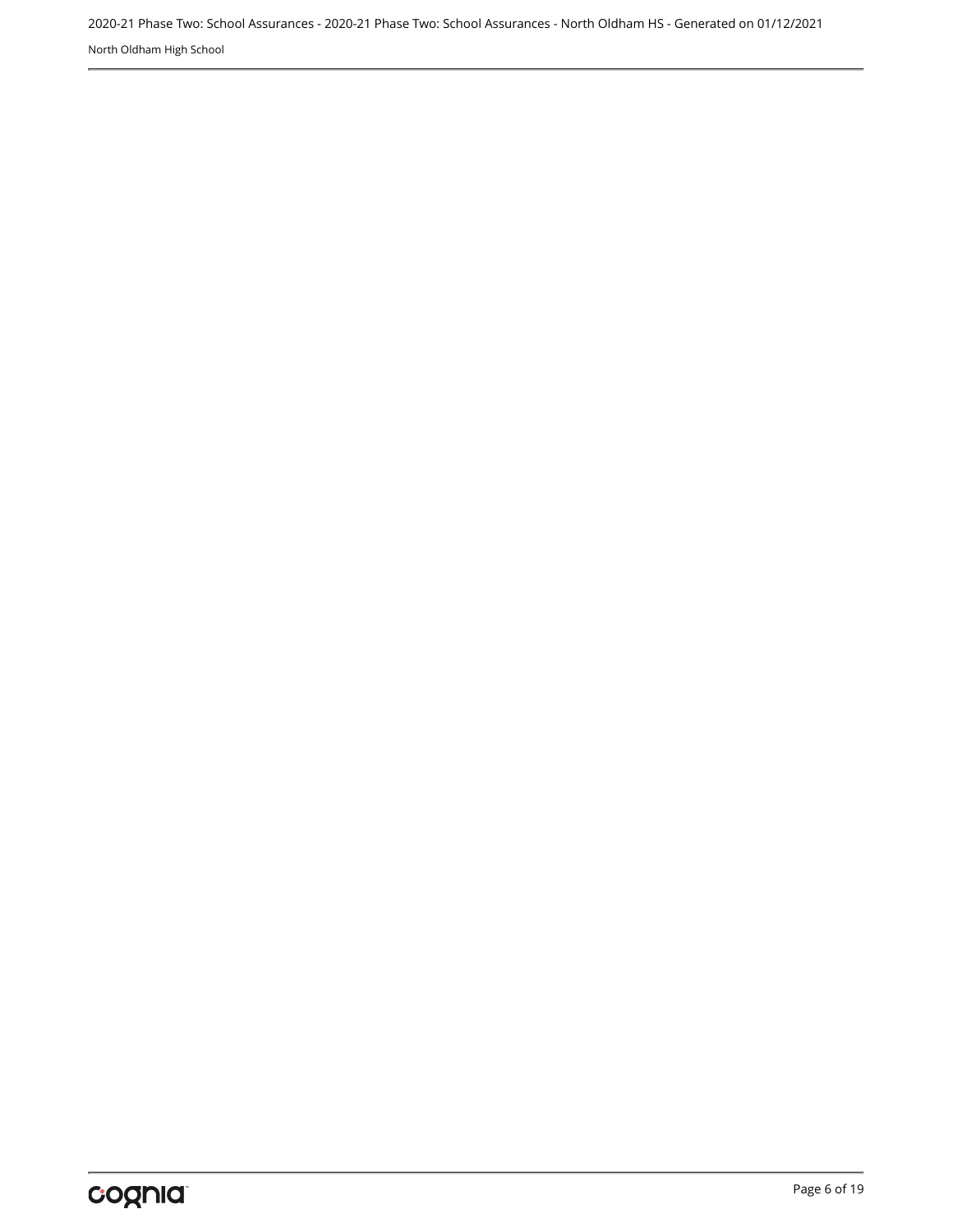## <span id="page-6-0"></span>**Title I Schoolwide Programs**

2. If the school is implementing a schoolwide program, the school developed a comprehensive plan during a 1-year period or qualifies for an exception under Section 1114(b)(1) of the Every Student Succeeds Act (ESSA).

 Yes o No  **N/A COMMENTS**

3. If the school is implementing a schoolwide program, the school developed a comprehensive plan with the involvement of parents and other members of the community to be served as well as individuals who will carry out such plan (e.g. teachers, administrators, classified staff, etc.) as required by Section 1114(b)(2) of ESSA.

 Yes o No  **N/A COMMENTS**

4. If the school is implementing a schoolwide program, the school developed a comprehensive plan that will remain in effect for the duration of the school's participation under Title I, Part A of ESSA as required by Section 1114(b)(3) of ESSA.

 Yes No  **N/A COMMENTS**

5. If the school is implementing a schoolwide program, the school developed a comprehensive plan that is available to district leadership, parents, and the public and in an understandable and uniform format as required by Section 1114(b)(4) of ESSA.

 Yes o No

cognia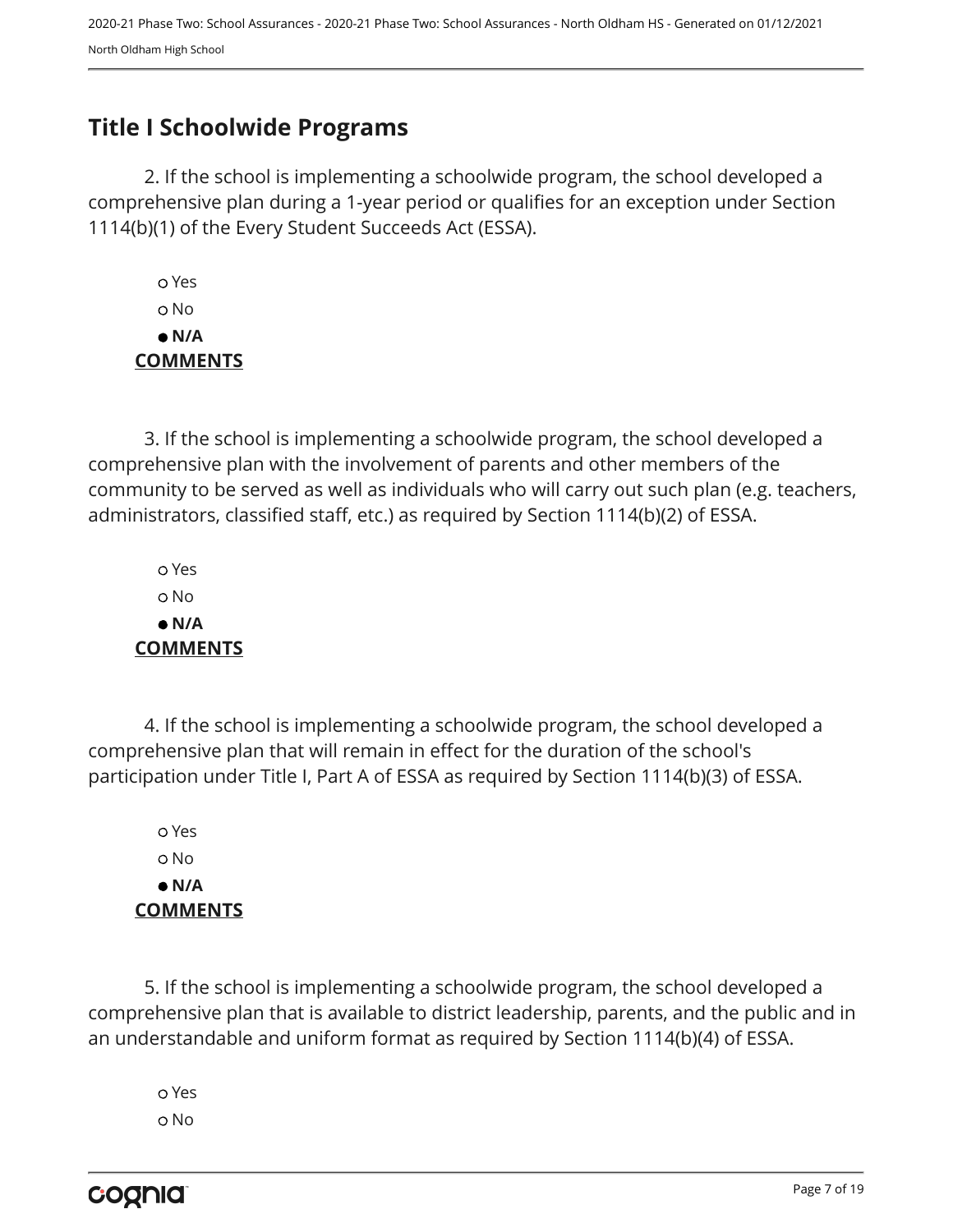#### **N/A COMMENTS**

6. If the school is implementing a schoolwide program, the school developed a comprehensive plan that, to the extent appropriate and applicable, coordinates with other federal, state, and local programs, including but not limited to the implementation of improvement activities in schools identified for comprehensive or targeted support and improvement, as required by Section 1114(b)(5) of ESSA.

 Yes No  **N/A COMMENTS**

7. If the school is implementing a schoolwide program, the school developed a comprehensive plan that is based on a comprehensive needs assessment, which included a review of academic achievement data, and includes, among other items, a description of the strategies the school will implement to address school needs as required by Section 1114(b)(6) of ESSA. The comprehensive needs assessment was developed with the participation of individuals who will carry out the schoolwide program plan, and the school documents how it conducted the needs assessment, the results it obtained, and the conclusions it drew from those results, as required by 34 Code of Federal Regulations (CFR) 200.26.

 Yes No  **N/A COMMENTS**

8. If the school is implementing a schoolwide program, the school developed, pursuant to Section 1114(b)(7), a comprehensive plan that includes a description of the strategies to be implemented to address school needs, including how such strategies: (1) provide opportunities for all children; (2) use methods and instructional strategies that strengthen the academic program in the school, increase learning time, and provide an enriched and accelerated curriculum; and, (3) address the needs of all children through, for example, the following activities: school-based mental health programs; a tiered model to prevent and address behavioral problems; professional development to

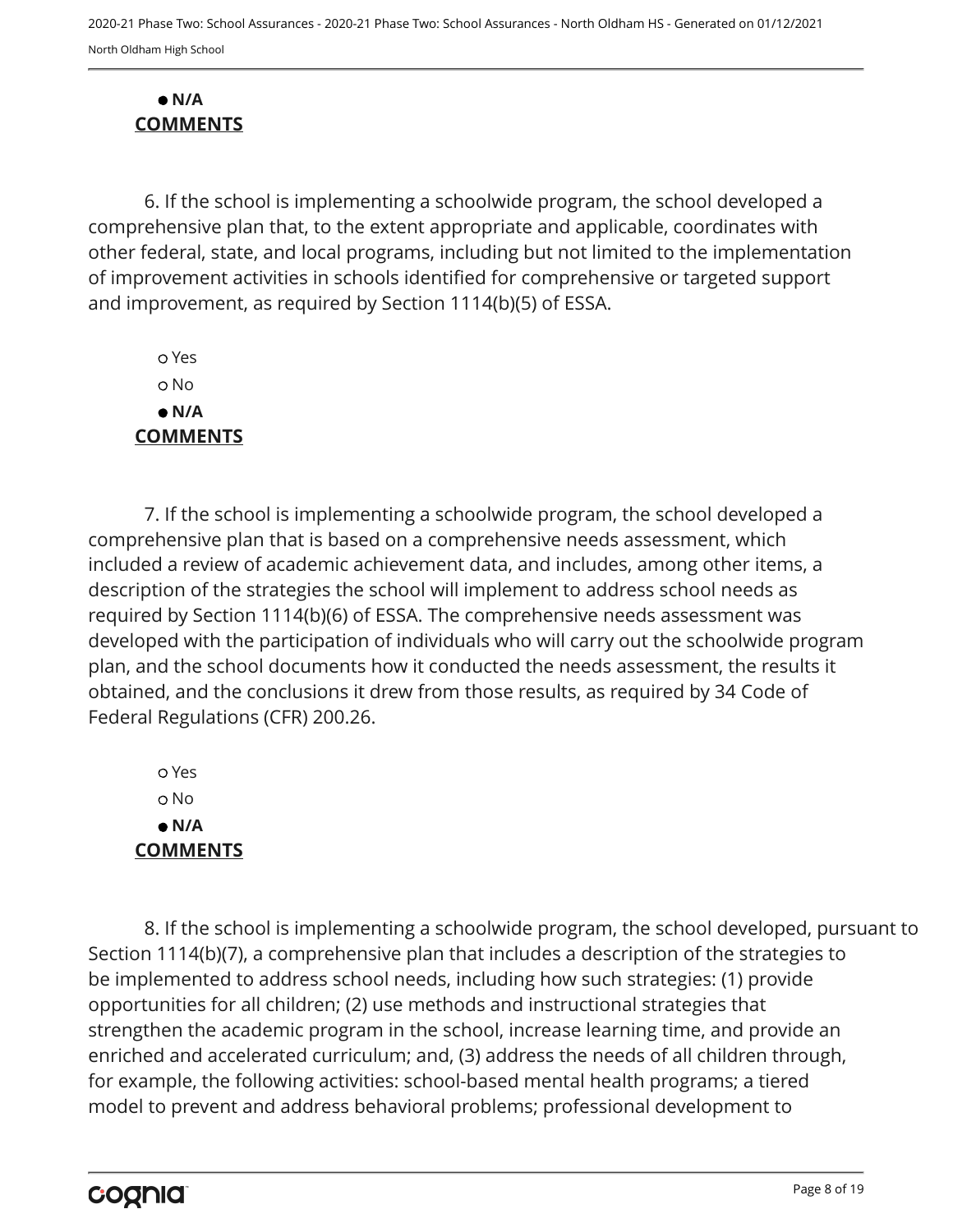improve instruction and use of data from academic assessments, and to recruit and retain effective teachers; and/or, strategies for assisting preschool children transition to local elementary school programs.

#### Yes o No  **N/A COMMENTS**

9. The school regularly monitors the implementation and results achieved by the schoolwide program, using data from the State's annual assessments and other indicators of academic achievement. The school determines whether the schoolwide program has been effective in increasing the achievement of students in meeting the challenging State academic standards, particularly for those students who had been furthest from achieving the standards. The school revises the plan as necessary based on student needs and on the results of the regular monitoring, to ensure continuous improvement of students in the schoolwide program and to ensure that all students are provided opportunities to meet the challenging State academic standards, as required by Section 1114 (b)(3) of ESSA and 34 CFR 200.26.

 Yes o No  **N/A COMMENTS**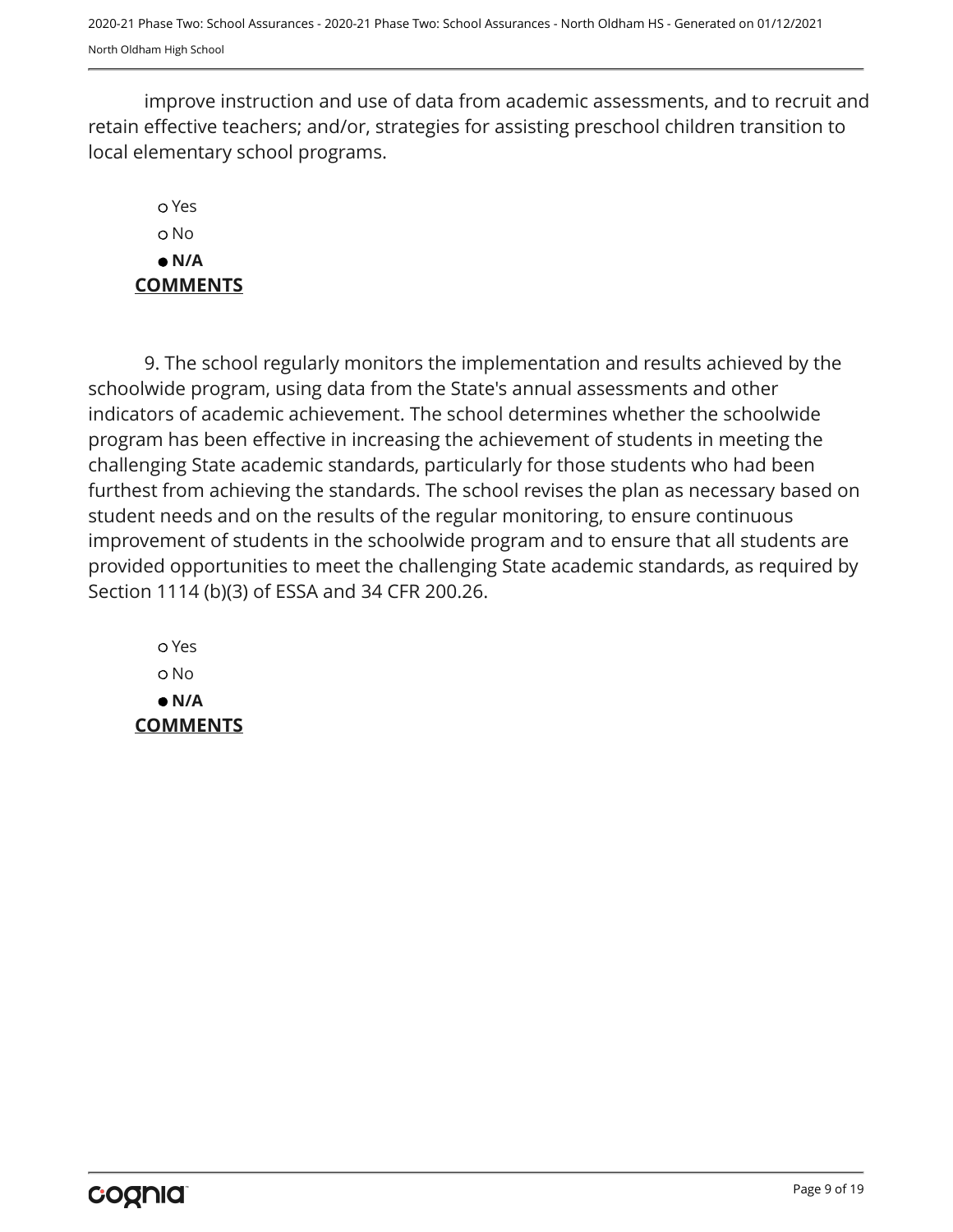## <span id="page-9-0"></span>**Title I Targeted Assistance School Programs**

10. If the school is implementing a targeted assistance school program, participating students are identified in accordance with Section 1115(c) and on the basis of multiple, educationally related, objective criteria.

 Yes o No  **N/A COMMENTS**

11. If the school is implementing a targeted assistance school program, the school serves participating students using resources under Title I, Part of ESSA to meet challenging state academic standards as required by Section 1115(b)(2)(A) of ESSA.

 Yes No  **N/A COMMENTS**

12. If the school is implementing a targeted assistance school program, the school serves, pursuant to Section 1115(b)(2)(B) of ESSA, participating students using methods and instructional strategies to strengthen the academic program of the school, which may include, for example, expanded learning time, summer programs, and/or a tiered model to prevent and address behavioral problems.

 Yes o No  **N/A COMMENTS**

13. If the school is implementing a targeted assistance school program, the school serves participating students by coordinating with and supporting the regular educational program as required by Section 1115(b)(2)(C) of ESSA.

Yes

cognia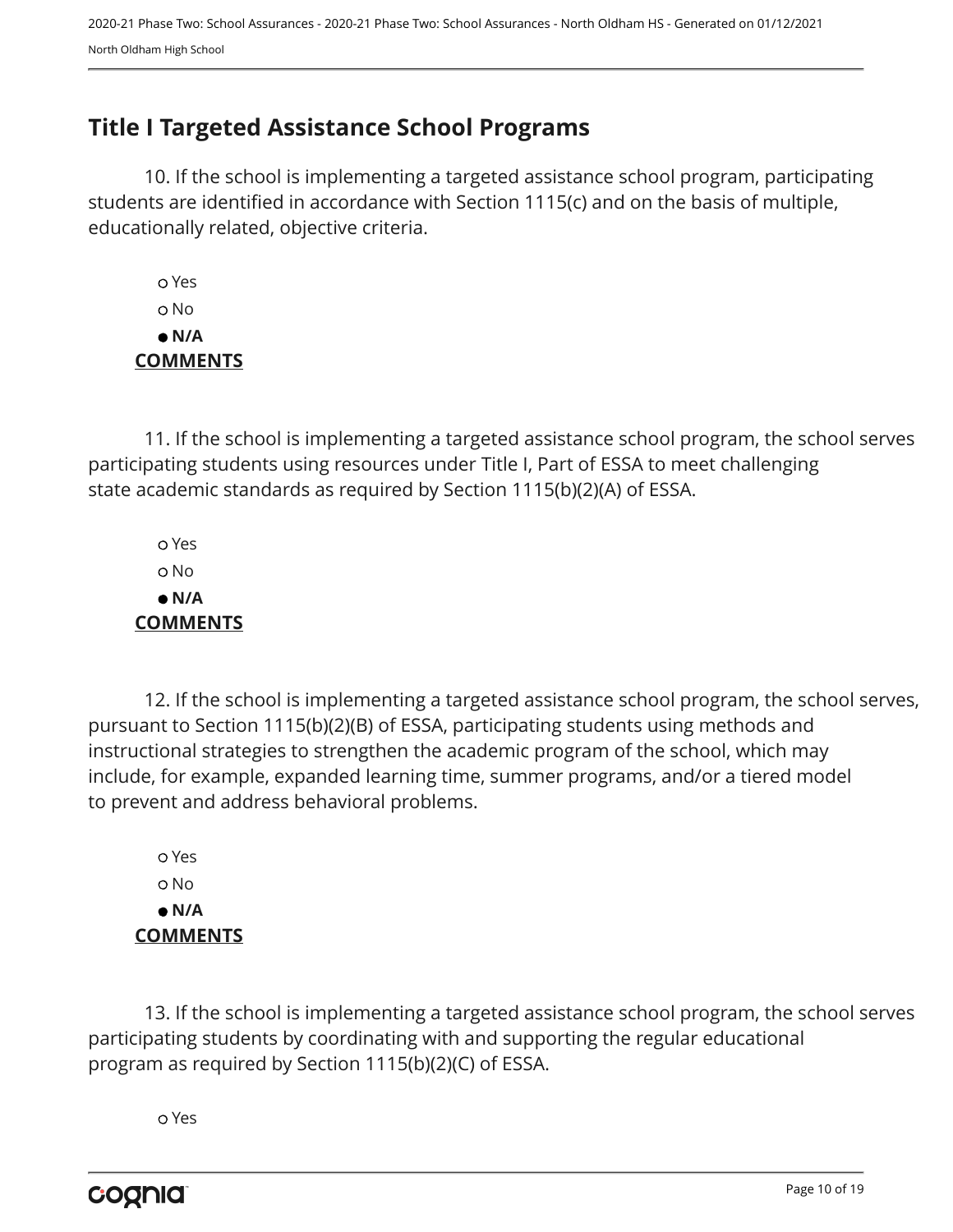No  **N/A COMMENTS**

14. If the school is implementing a targeted assistance school program, the school serves participating students by providing professional development to, for example, teachers, administrators, classified staff, and/or other school personnel who work with participating students as required by Section 1115(b)(2)(D) of ESSA.

 Yes No  **N/A COMMENTS**

15. If the school is implementing a targeted assistance school program, the school serves, pursuant to Section 1115(b)(2)(E) of ESSA, participating students by implementing strategies to increase the involvement of parents of participating students in accordance with Section 1116 of ESSA.

 Yes o No  **N/A COMMENTS**

16. If the school is implementing a targeted assistance school program, the school serves participating students, to the extent appropriate and applicable, by coordinating with other federal, state, and local programs, including but not limited to the implementation of improvement activities in schools identified for comprehensive or targeted support and improvement, as required by Section 1115(b)(2)(F) of ESSA.

 Yes o No  **N/A COMMENTS**

17. If the school is implementing a targeted assistance school program, the school serves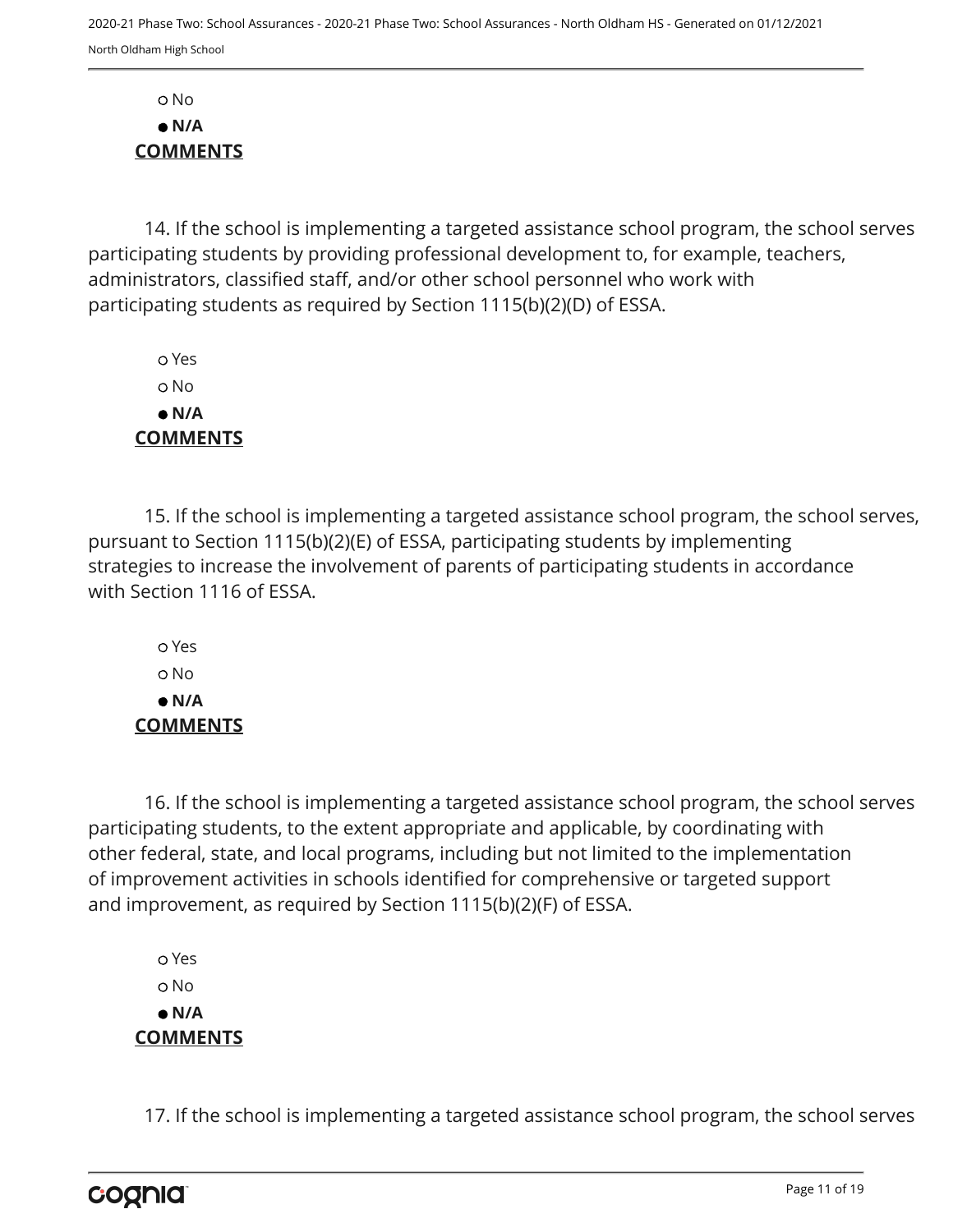participating students by reviewing the progress of participating students on an ongoing basis and revising the targeted assistance program, if necessary, to provide additional assistance to meet challenging state academic standards as required by Section 1115(b) (2)(G) of ESSA.

 Yes o No  **N/A COMMENTS**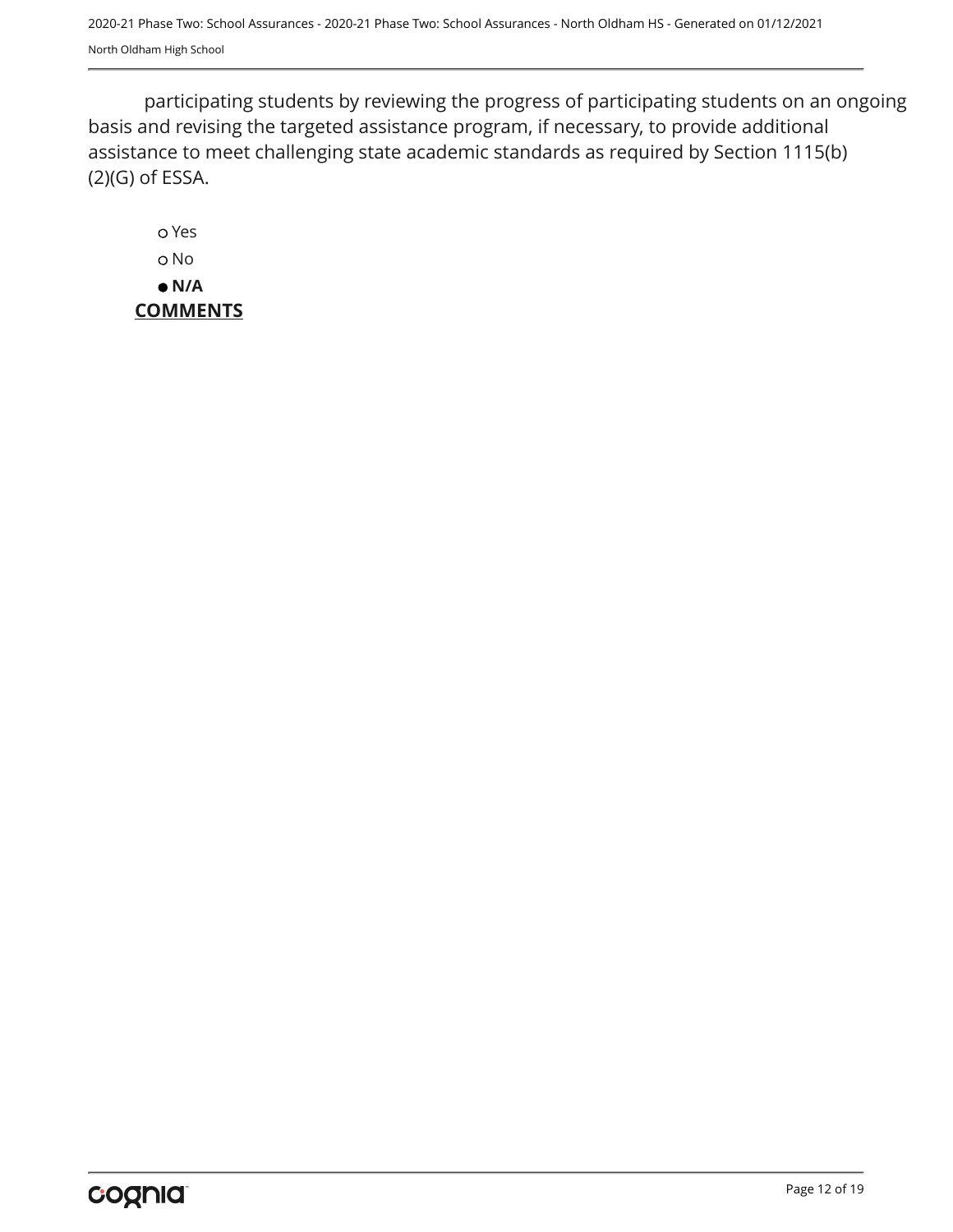## <span id="page-12-0"></span>**Schools Identified for Targeted Support and Improvement**

18. If identified for targeted support and improvement, including additional targeted support and improvement, pursuant to Section 1111(d)(2) of ESSA, the school developed and implemented a plan to improve student outcomes that, among other items, was informed by all indicators, including student performance against long-term goals; included evidence-based interventions; and, approved by local leadership. For reference, "evidence-based" is defined in ESSA Section 8101(21).

 Yes No  **N/A COMMENTS**

19. If identified for additional targeted support and improvement pursuant to Section 1111(d)(2)(C), the school developed and implemented a plan to improve student outcomes that also identified resource inequities to be addressed through implementation of such plan.

 Yes No  **N/A COMMENTS**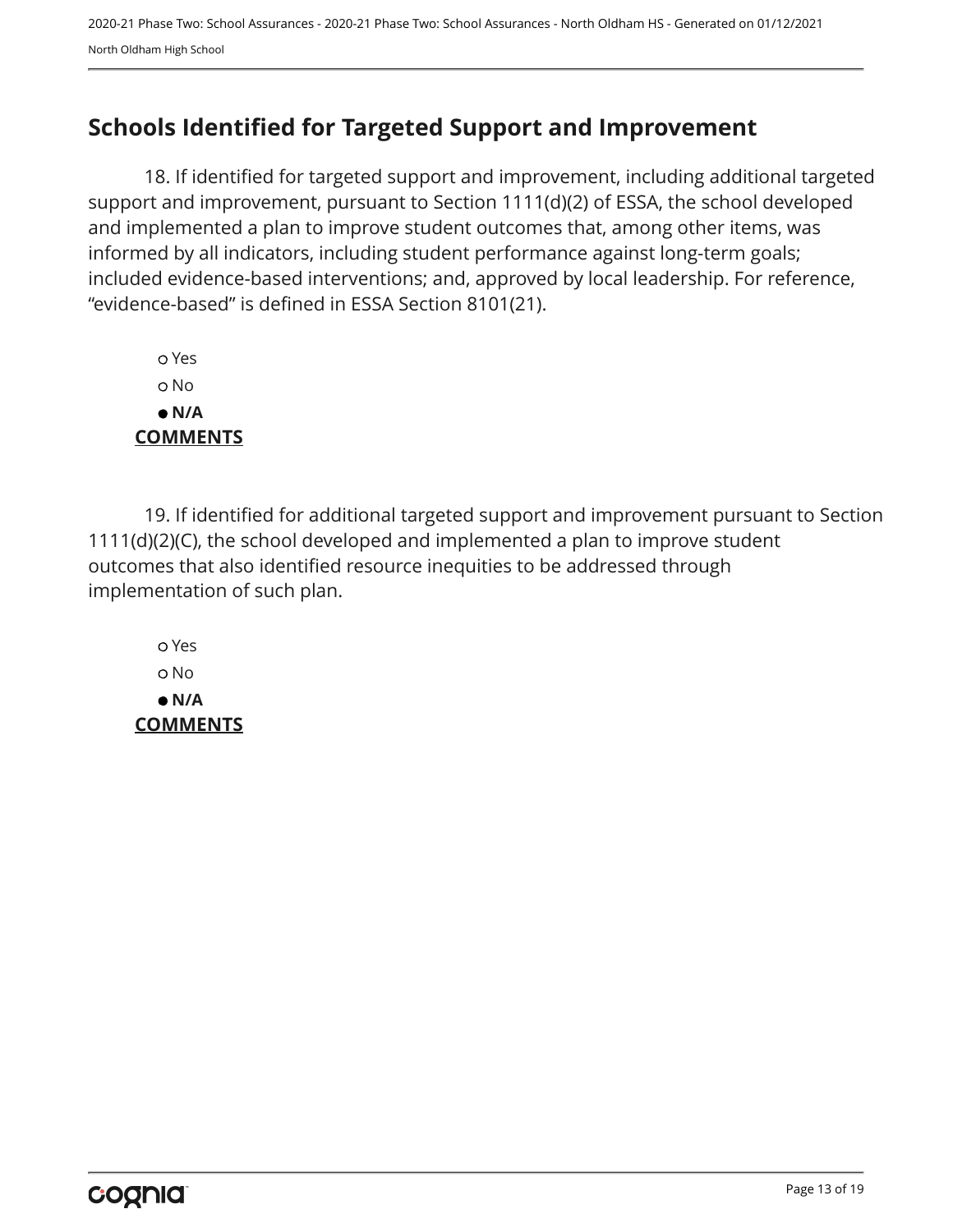## <span id="page-13-0"></span>**All School Programs**

20. The school provides professional development for staff that is in accordance with the purpose of Title II of ESSA; addresses the needs of all students; and, strives to ensure all students are college, career and transition ready as intended by Section 2103 of ESSA, which governs the local use of Title II funding.

 **Yes** No N/A **COMMENTS**

21. The school ensures that the use of federal funding, including expenditures for certified or classified positions (e.g. counselors, nurses, media specialists, etc.), is reasonable and necessary in compliance with 2 CFR 200.403 and 200.405.

 **Yes** No N/A **COMMENTS**

22. The school ensures that all teachers and paraprofessionals working in a program supported with Title I, Part A funding meet applicable state requirements as required by Section 1111(g)(2)(J) of ESSA.

 Yes No  **N/A COMMENTS**

23. The school distributes to parents and family members of participating children, or all children in a schoolwide program, a written parent and family engagement policy, which is agreed on by such parents, that describes the means for carrying out the requirements of ESSA Section 1116 (c) through (f). The school makes the policy available to the local community and updates it periodically to meet the changing needs of parents and the school. For reference, Section 1116(b) of ESSA allows existing parent and family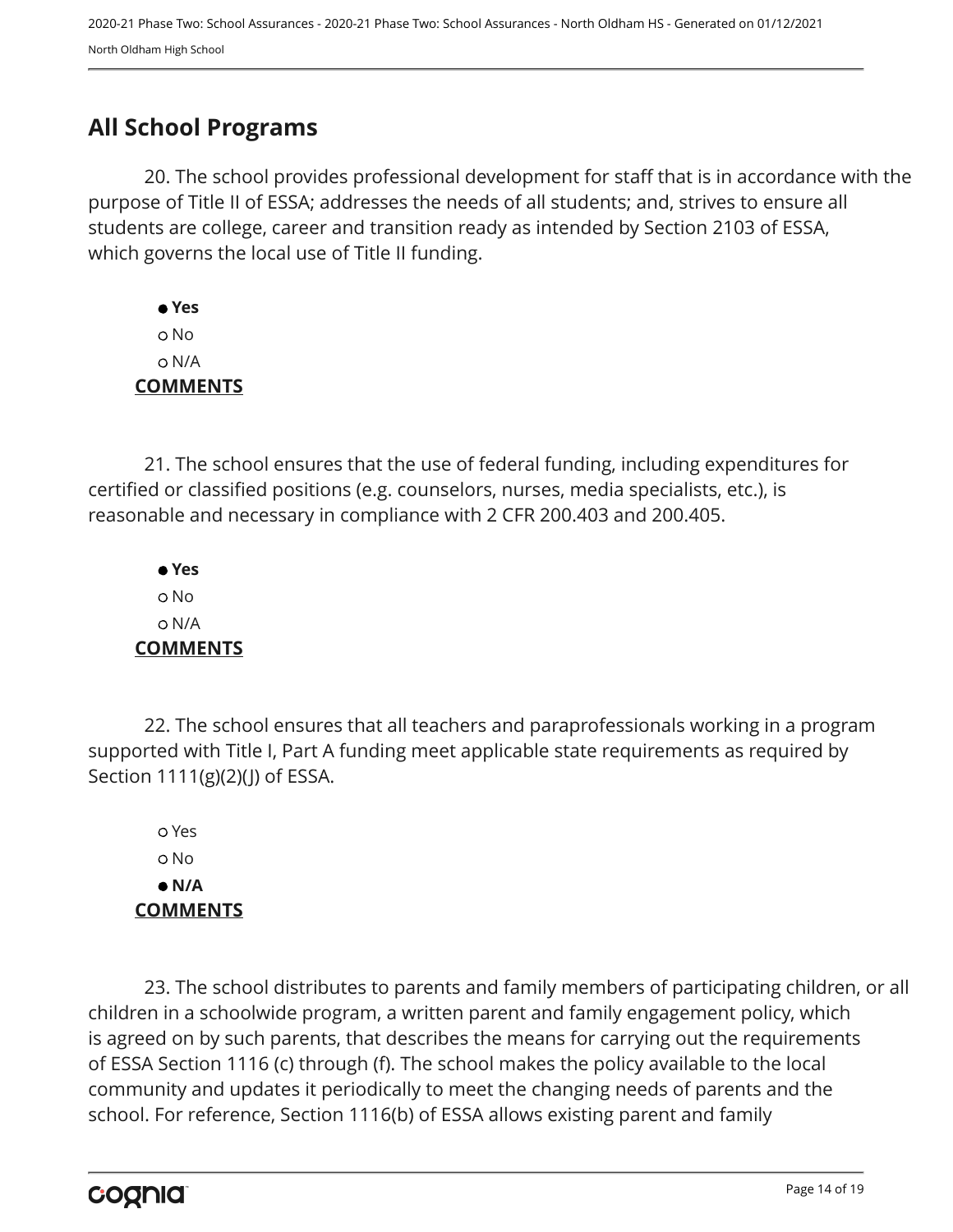engagement policies the school may have in place to be amended to meet the requirements under Title I, Part A.

 Yes No  **N/A COMMENTS**

24. The school convenes an annual meeting, at a convenient time, to which all parents of participating children, or all children in a schoolwide program, are invited and encouraged to attend, to inform parents of their school's participation in Title I, Part A and to explain the requirements of Title I, Part A, and the right of the parents to be involved, as required under Section 1116(c)(1).

 Yes No  **N/A COMMENTS**

25. The school offers a flexible number of meetings to parents, such as meetings in the morning or evening, and may provide, with funds provided under this part, transportation, child care, or home visits, as such services relate to parental involvement (ESSA Section 1116(c)(2).

 Yes No  **N/A COMMENTS**

26. The school involves parents, in an organized, ongoing, and timely way, in the planning, review, and improvement of programs under Title I, including the planning, review, and improvement of the school parent and family engagement policy and the joint development of the schoolwide program plan undersection 1114(b), except that if a school has in place a process for involving parents in the joint planning and design of the school's programs, the school may use that process, if such process includes an adequate representation of parents of participating children (ESSA Section 1116 (c)(3)).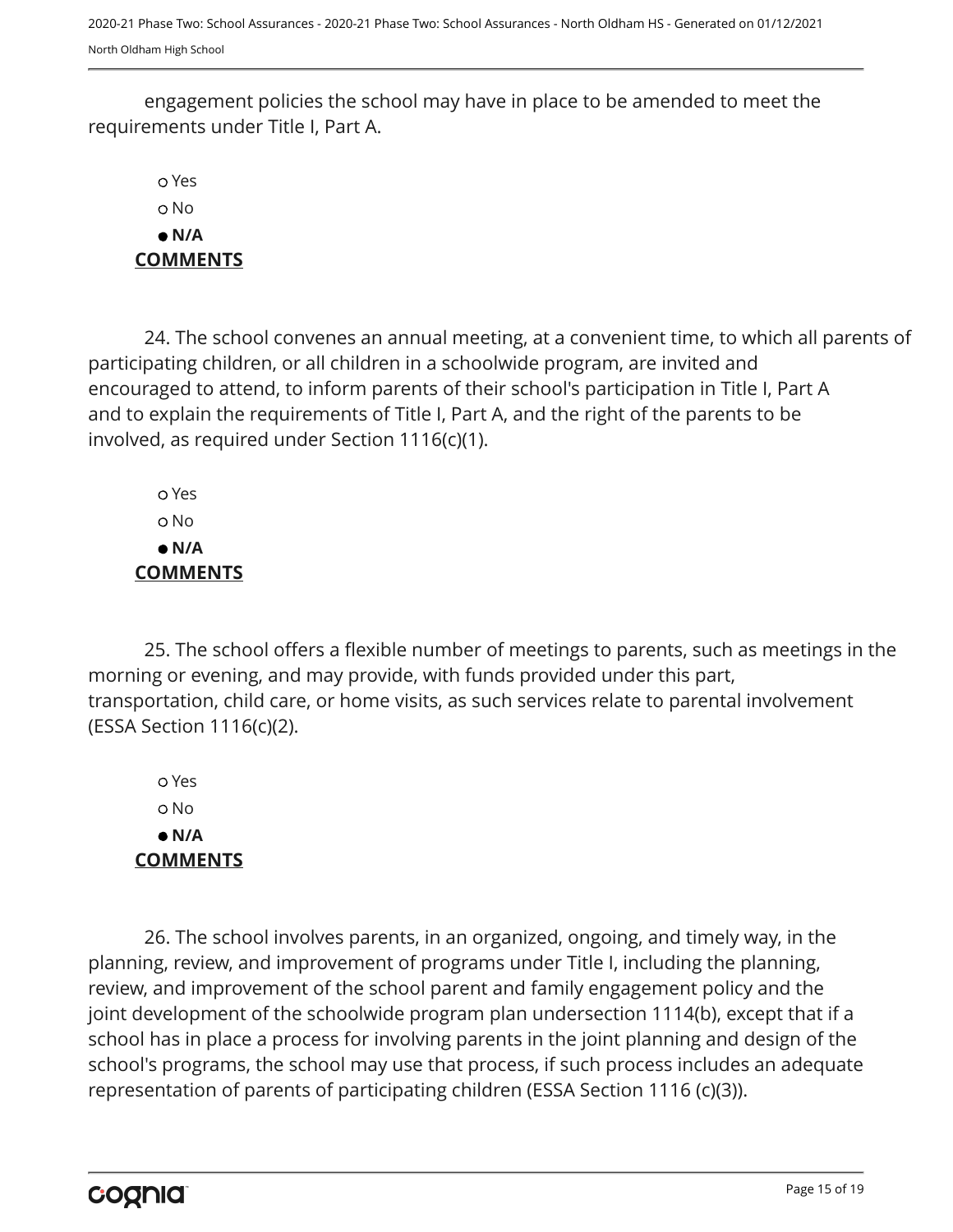Yes o No  **N/A COMMENTS**

27. The school provides parents of participating children, or all children in a schoolwide program—

A. timely information about programs under Title I;

B. a description and explanation of the curriculum in use at the school, the forms of academic assessment used to measure student progress, and the achievement levels of the challenging State academic standards; and

C. if requested by parents, opportunities for regular meetings to formulate suggestions and to participate, as appropriate, in decisions relating to the education of their children, and respond to any such suggestions as soon as practicably possible (ESSA Section 1116  $(C)(4)$ ).

 Yes o No  **N/A COMMENTS**

28. If the schoolwide program plan under section 1114(b) is not satisfactory to the parents of participating children, the school submits any parent comments on the plan when the school makes the plan available to the local educational agency.

 Yes o No  **N/A COMMENTS**

29. The school jointly develops with parents for all children served under this part a school-parent compact that outlines how parents, the entire school staff, and students will share the responsibility for improved student academic achievement and the means by which the school and parents will build and develop a partnership to help children achieve the State's high standards. The compact meets the requirements outlined in ESSA 1116(d)(1-2).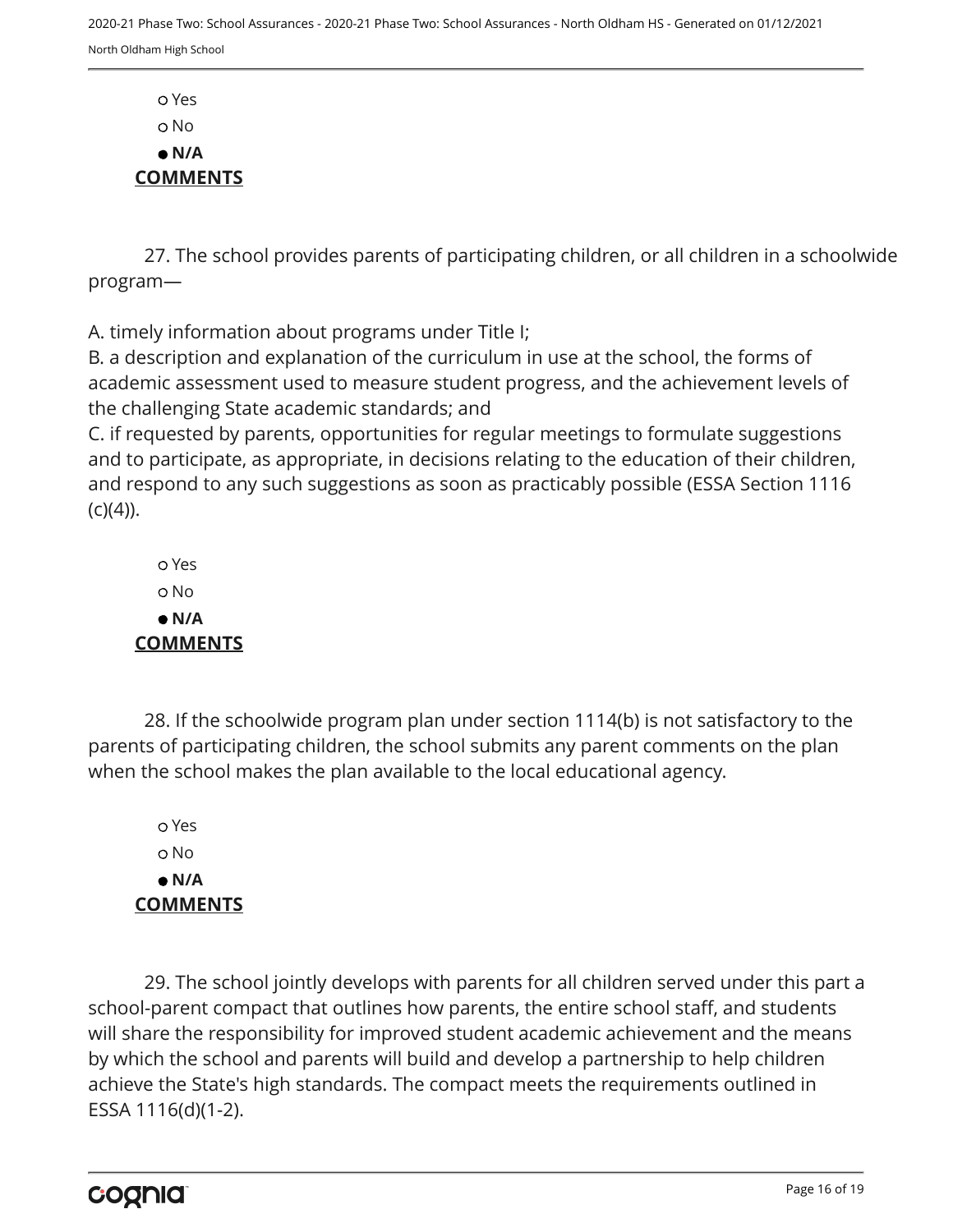Yes No  **N/A COMMENTS**

30. The school provides assistance to parents of children served by the school in understanding such topics as the challenging State academic standards, State and local academic assessments, the requirements of Title I, and how to monitor a child's progress and work with educators to improve the achievement of their children, as required by ESSA Section 1116(e)(1).

 Yes o No  **N/A COMMENTS**

31. The school provides materials and training to help parents to work with their children to improve their children's achievement, such as literacy training and using technology (including education about the harms of copyright piracy), as appropriate, to foster parental involvement, as required in ESSA Section 1116(e)(2).

 Yes No  **N/A COMMENTS**

32. The school educates teachers, specialized instructional support personnel, principals, and other school leaders, and other staff, with the assistance of parents, in the value and utility of contributions of parents, and in how to reach out to, communicate with, and work with parents as equal partners, implement and coordinate parent programs, and build ties between parents and the school, as required in ESSA Section 1116(e)(3).

 Yes o No  **N/A COMMENTS**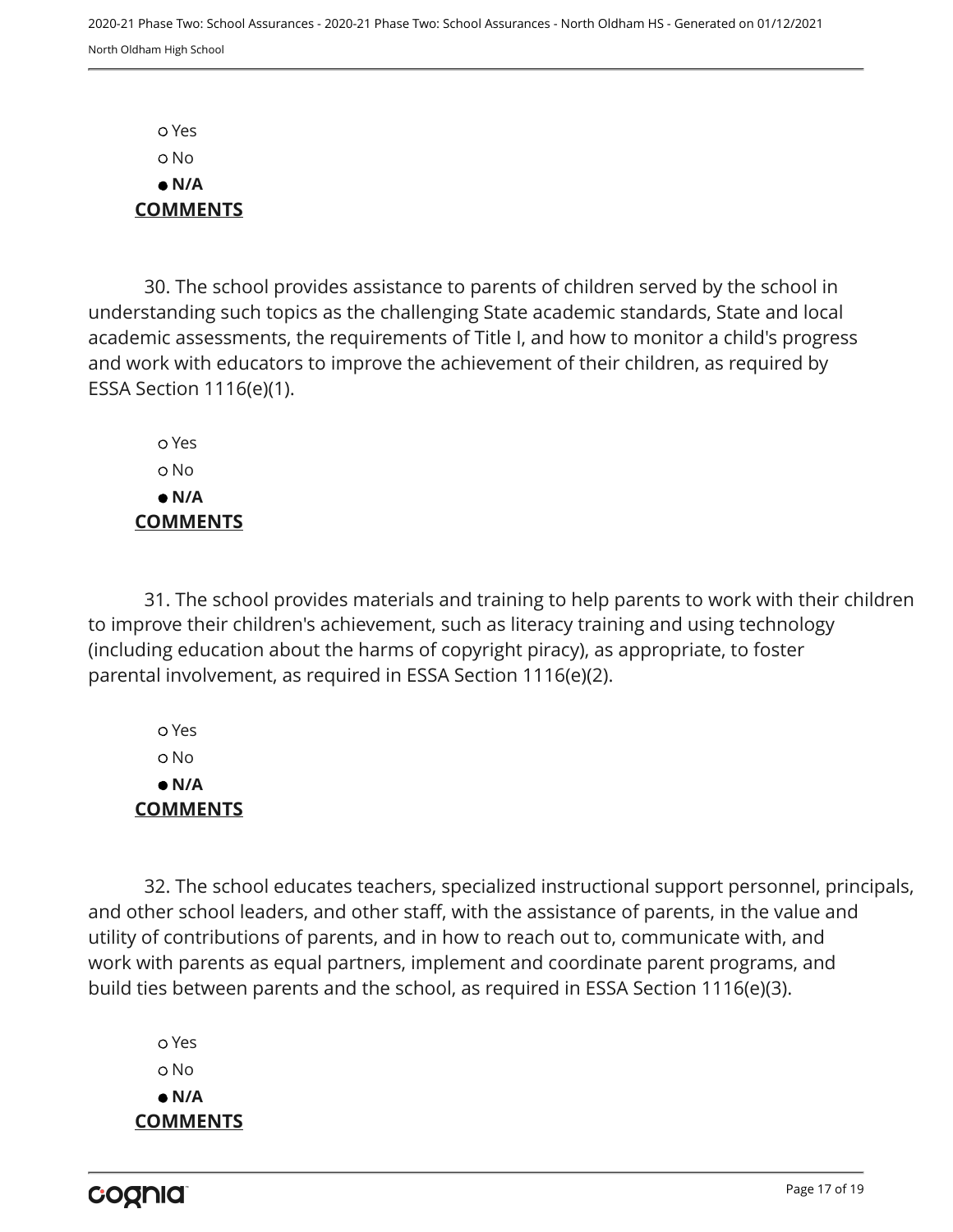33. To the extent feasible and appropriate, the school coordinates and integrates parent involvement programs and activities with other Federal, State, and local programs, including public preschool programs, and conducts other activities, such as parent resource centers, that encourage and support parents in more fully participating in the education of their children (ESSA Section 1116(e)(4)).

 Yes No  **N/A COMMENTS**

34. The school ensures that information related to school and parent programs, meetings, and other activities is sent to the parents of participating children, or all children in a schoolwide program, in a format and, to the extent practicable, in a language the parents can understand, as required in ESSA Section 1116(e)(5).

 Yes o No  **N/A COMMENTS**

35. To the extent practicable, the school provides opportunities for the informed participation of parents and family members (including parents and family members who have limited English proficiency, parents and family members with disabilities, and parents and family members of migratory children), including providing information and school reports required under section 1111 in a format and, to the extent practicable, in a language parents understand (ESSA Section 1116(f)).

 Yes No  **N/A COMMENTS**